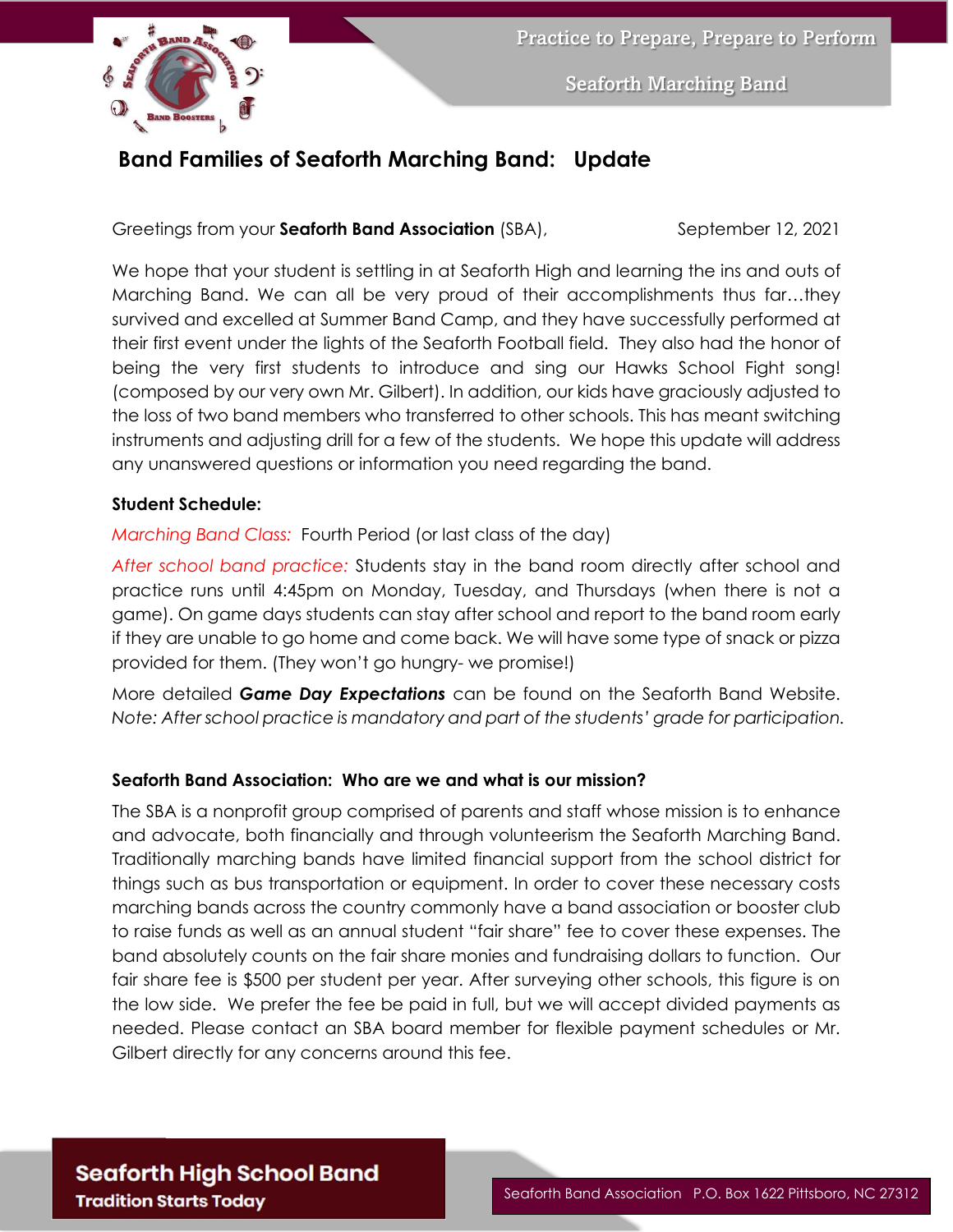

Seaforth Marching Band

### **Fair Share: What is it used for??**

More specifically at Seaforth High School your Fair Share dollars are needed to cover the cost of the following:

- Marching Band Shoes
- Marching Band baseline equipment including some instruments, music stands etc.
- Transportation, equipment trailer for events
- Music and copywrites
- Drill books and Charts
- Equipment and Maintenance (we are currently borrowing some equipment from Northwood HS)
- Sound system accessories and Color Guard Items
- Miscellaneous

#### **Fundraising Efforts: More to Come**

To date we have had several fundraising events from Dining for Dollars to a joint PTSA opportunity to T-shirt sales. In addition, we have ongoing food donations from some local grocery stores and vendors. We have pending donation commitments from other local establishments and businesses. We plan to run a 50/50 raffle at the home football games where the winner takes home half, and the band receives the other half. Not bad! Do you know anyone who would like to financially contribute to the band? Let us know and we can contact them! (Business or personal). Be on the lookout for more fundraisers!

#### **We need YOU: Parental involvement is KEY (no pun intended)**

If you want to volunteer, have a fundraising idea, or want to contribute your talents, let us know. Please contact any of the board members to participate. More specifically we need chaperones at each home football game and any event the band attends. To volunteer the Chatham County School District requires a completed volunteer online application and a subsequent background check. It's an easy process and the link here will take you directly to the site**: <https://www.chatham.k12.nc.us/Page/21004>**We also need a TREASURER! Matthew Wilson sadly had to step down from the SBA president when his child transferred to another school and our current treasurer, Kate Bice, is stepping up to fill the role, leaving a vacancy in the treasury department! If you are looking to get involved, this is your chance. Many of the initial tasks have been done and the association can advise you on our future needs. Please reach out if can help!

#### **Ways to pay your Fair Share:**

- $\checkmark$  Check: Seaforth Band Association: mail to P.O. Box 1622 Pittsboro, NC 27312
- ✓ Venmo: @seaforthband
- ✓ Seaforth Band Association.org (Click on DONATE. Note: PLEASE indicate that the money is for Fair Share and include your child's name)

# **Seaforth High School Band Tradition Starts Today**